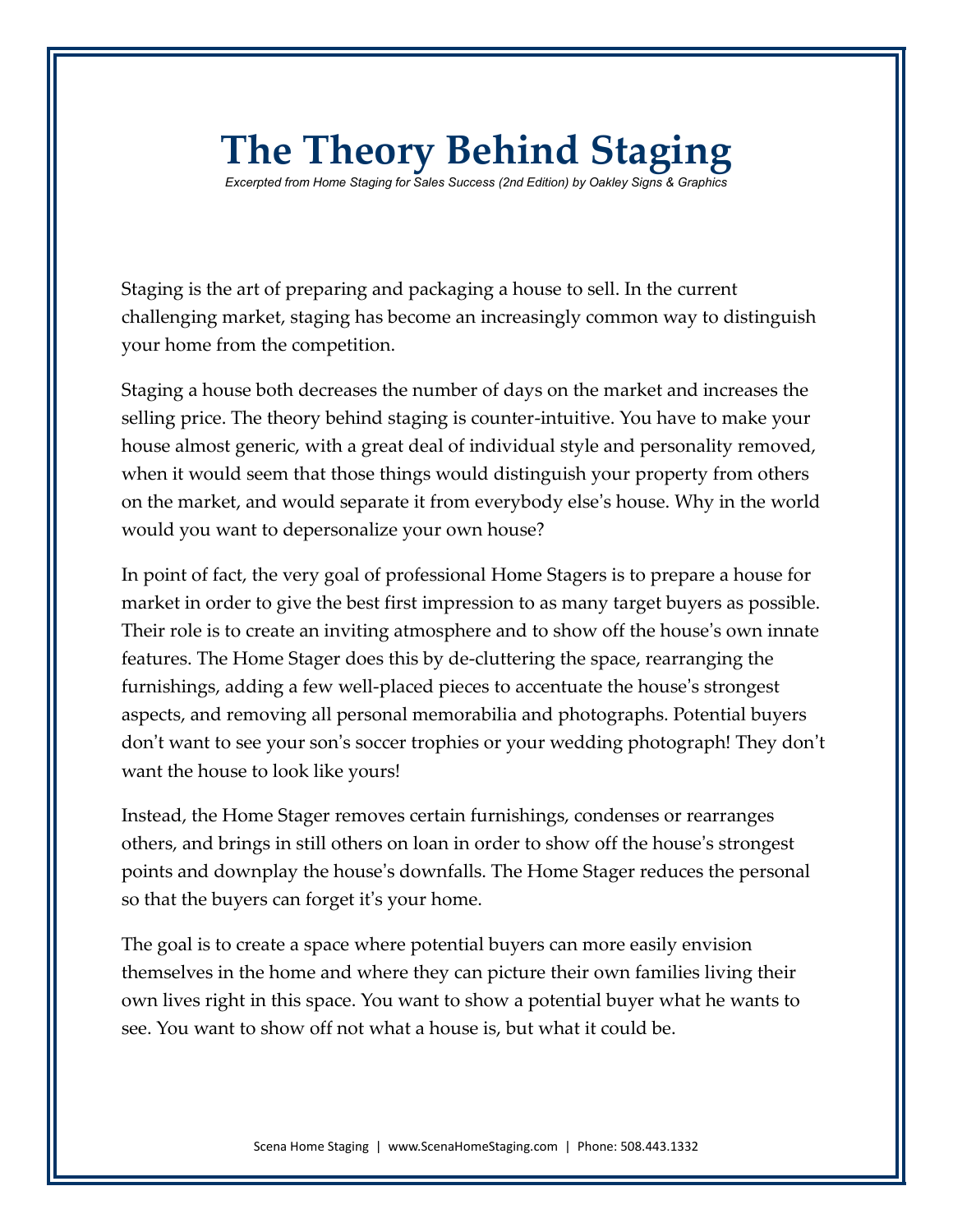Barb Schwarz who claims to have invented staging in 1972, calls it "Staging" because of her interest in theater. In her book "Home Staging Business" p. 3, she says: "I realized that part of selling a property involves the same activity as putting on a play: you have to design the sets so that the audience is drawn into the drama."

This doesn't mean a home should be lifelessly bland or people wouldn't be "drawn into the drama." The idea is merely to de-personalize enough so that, as Barb says on p. 2 of her book, "You remove distractions so that potential buyers focus on the space, not what is in the space."

Unfortunately, that balance of 'just-enough' is not so easy to achieve. Many wellmeaning Home Stagers religiously de-personalized in the aim of making the homes appeal to the widest possible number of buyers. This can result in a trend toward "over-blanding," as it has been referred to.

Staging is marketing. Like the marketing for other products, staging has become more sophisticated over time. Nowadays, the objective is to determine the most likely type of people to buy the specific house we are staging and focus on them as our target buyers. Good Home Stagers are no longer trying to appeal to everybody. They use lifestyle selling for the particular demographic/psychographic of target buyers.

Since it has been proven by brain research that humans are hard wired to make decisions based on emotions, Home Stagers can't make everything bland. There has to be elements which will trigger emotions, draw attention and create memory points. The Home Stager still has to draw viewers into the drama of the rooms. That's done by color, placement, and creating focal points – not by blandness.

The upshot? Home Stagers still remove the current owners' personality, but also add back the new owner's (i.e. target buyer's!) personality. The end result is definitely not bland.

Buying a house might seem like a grown-up decision, but really, despite starting out with a laundry list full of logical reasons and specific desired criteria, buying a home is essentially an emotional decision. When you find the "right" home, you know it … and regardless of how many criteria on the list are checked off, once the buyers can picture their life lives in this space – once they've fallen in love – they're willing to overlook their must-have list. They are home.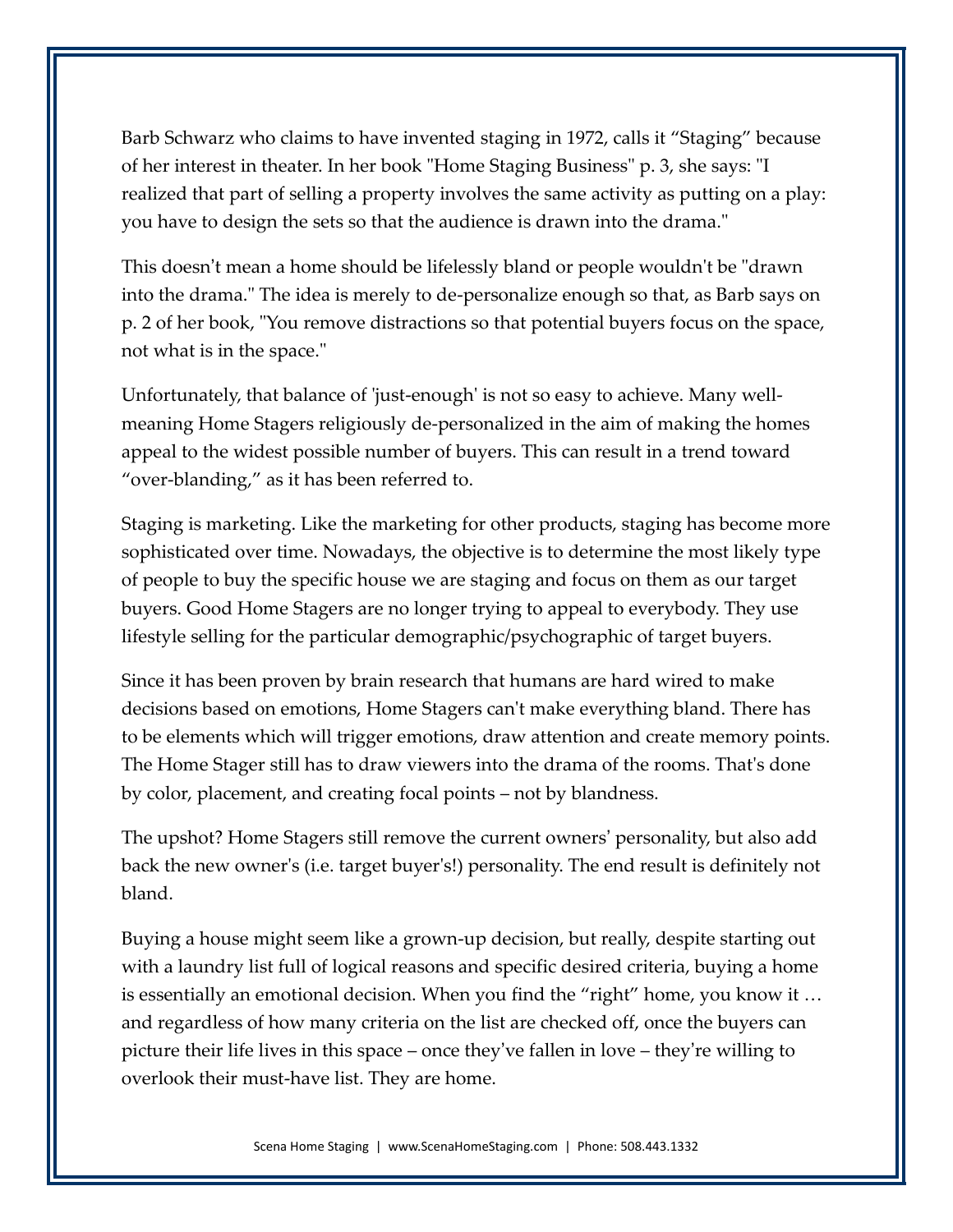## **The Statistics Behind Staging: Is It Worth It?**

Professionally staging a house allows the maximum number of buyers to envision themselves living in that space, in the shortest amount of time.

Staging:

**Pays for itself, and then some.** The average staging investment is between 1 and 3 percent of the house's asking price. But it generates a return of between 8 and 10 percent!

**Decreases the amount of time it spends on the market**. According to a National Association of Realtors' 2008 Profile of Buyers and Sellers, the longer a house sits on the market, the further below asking price it drops. Homes that sold in the first 4 weeks averaged 1% more than asking price, but homes that sold in 4 to 12 weeks averaged 5% less. Homes that sold in 13 to 24 weeks averaged 6.4% less!

**Increases the potential asking price.** In 2004, Coldwell Banker Residential Brokerage looked at approximately 2,800 houses. They found that on average, the staged homes sold in half the time that non-staged homes did, and sellers of staged homes yielded 6.3% more than their asking price while sellers of the non-staged homes went for 1.6% below asking price.

**Increases a home's curb appeal**, and establishes its "move-in" condition.

**Looks better in photographs**, and so helps a house stand out from the competition. 85% of buyers search online first before they decide to visit a given house. Make sure your home is one they want to come see in person!

**Broadens its market appeal**. Currently, the number of houses on the market is at a record high. Buyers have many choices. Smart agents realize that professional staging differentiates their seller's house, creates a strong online presentation, and guides buyers to the house.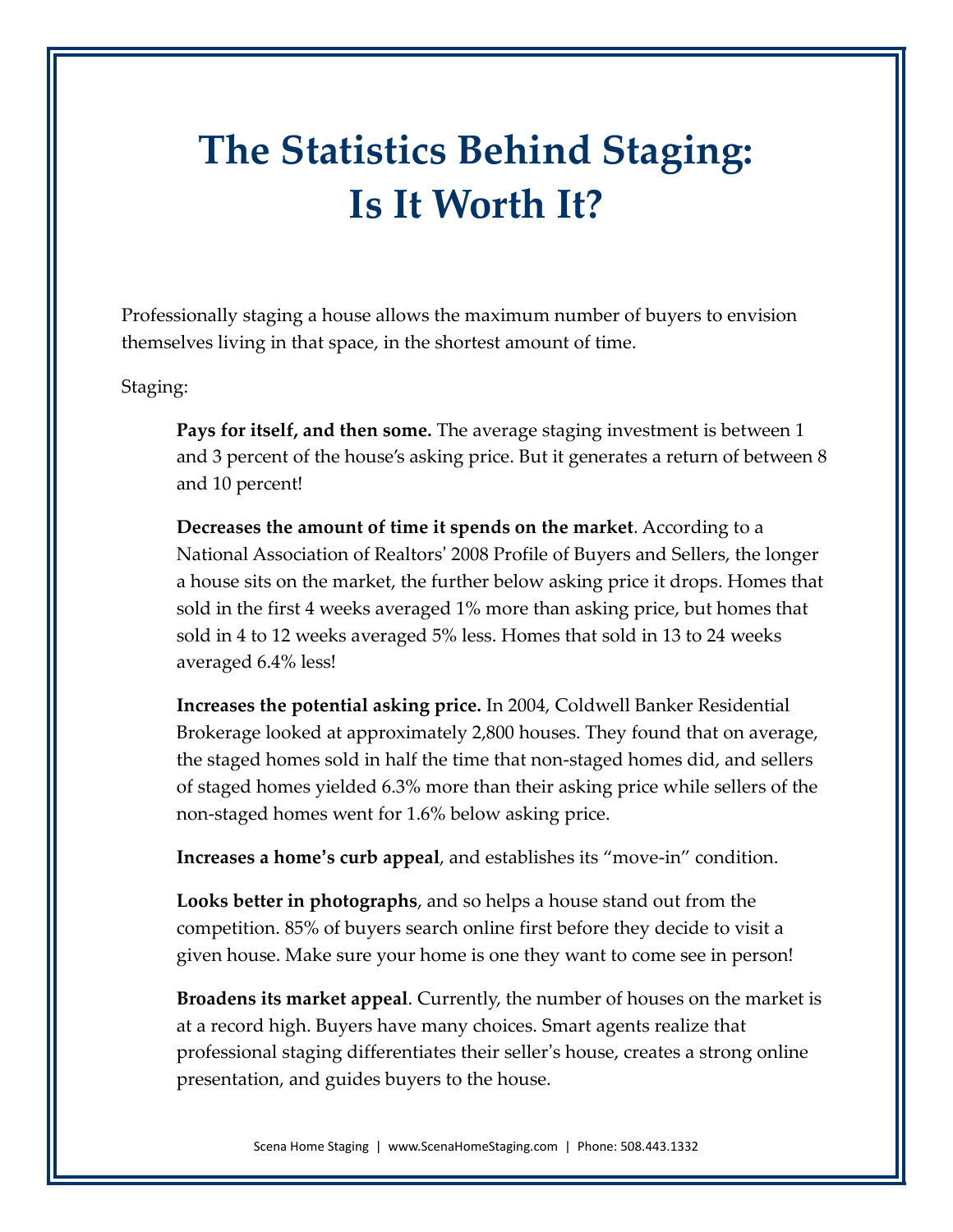## **Before the Staging Process**

But there are some basic considerations you can take into account with the staging process. Some you can do without a Home Stager, but others might be better executed with professional help:

**Cleaning:** It might seem obvious, but the entire house must be sparkling clean from floors to windows.

**Clutter:** All the school pictures and reports cards stuck to the refrigerator, all the stacks (however tidy the stacks) of bills and medicines and paperwork littering your counter-tops, and all the coats/scarves/hats strewn across your foyer must be removed. Hide your trashcans and dirty kitchen sponges, the laundry hamper and the dog food bowls, and empty the litter box. Look at your home with fresh eyes, and view every corner with an unforgiving examination.

**Paint & light:** Dark walls tend to make a room look smaller. While you may consider painting walls a neutral off-white, you want to be careful about "over blanding." In some cases, the right color depends on the target buyer (to say nothing of the effects of light, creation of flow and enhancement of fixed elements which impact color choice.)

Some target buyers are put off by the off-white and are looking for a richer, although still neutral, backdrop. Pre-staging color selection might be best left to a professional Home Stager. Color suggestions are often given in consultation. Home owners don't have extra time or money to be painting rooms the wrong color for their market – especially just before listing when a do-over will be a real problem. Open all curtains and shades, put lamps or spotlights in darker corners.

**Furnishings:** Most rooms have too many things stuffed inside, which makes it look smaller. Consider removing any folded blankets, stuffed pillows on the sofa (or reduce them to an odd number such as three), books and magazines stacked in corners, and consider reducing the number of wall hangings.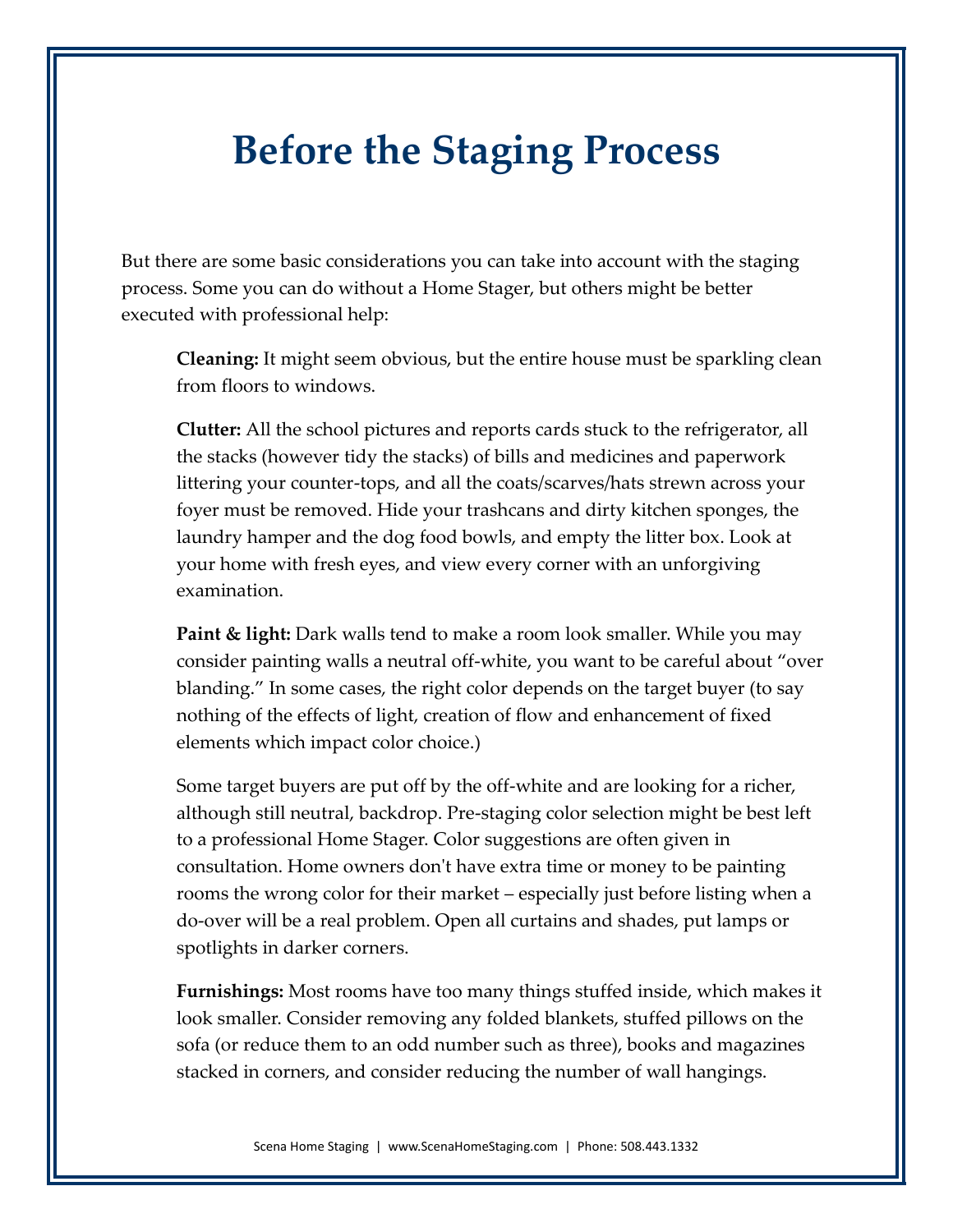Sometimes the trick is not to reduce wall hangings, but instead to reposition or group them. This is done only after the furnishings themselves have been properly located for flow and visual impact (including visual impact in photos for MLS). You can take down too much, leaving the place looking desperately bare and too bland and leaving pro Home Stagers little to work with.

Here are some practical tips concerning furnishings and clutter:

- $\checkmark$  Remove collections i.e., anything you have more that 3 of.
- $\checkmark$  Remove items non-essential to the one main function of the room i.e. exercise equipment from bedrooms, toys from formal living rooms. Remove any family portraits as well as religious or cultural pictures or other pieces.
- $\checkmark$  Remove small ornaments i.e. smaller than a cantaloupe.
- $\checkmark$  Pick up any small scatter mats with perhaps the exception being those inside entrance doorways.
- $\checkmark$  Pre-pack any urns of ashes from cremations.
- $\checkmark$  Remove any potentially offensive art, posters or banners depicting subjects of sexual, religious, political, cult or gang significance.
- $\checkmark$  Remove distracting items such as signed pieces of popular memorabilia, weapons, ornamental weapons, taxidermy, and animal rugs with heads on them.
- $\checkmark$  Remove anything which will specifically identify occupants of the home such as diplomas, awards, signed children's drawings, children's name plaques, school pictures, etc.
- $\checkmark$  Pre-pack things from built in shelves and glass front cabinets so they are only 1/2 to 1/3 full and arrange the remaining items in a balanced, decorative manner.
- $\checkmark$  Pre-pack paperback books, and books with subjects or titles which may be controversial, offensive, or which too specifically identify characteristics of the home owner. For example, a quantity of medical books will start the viewer thinking about the present owner being a doctor rather than thinking about himself moving in and living there.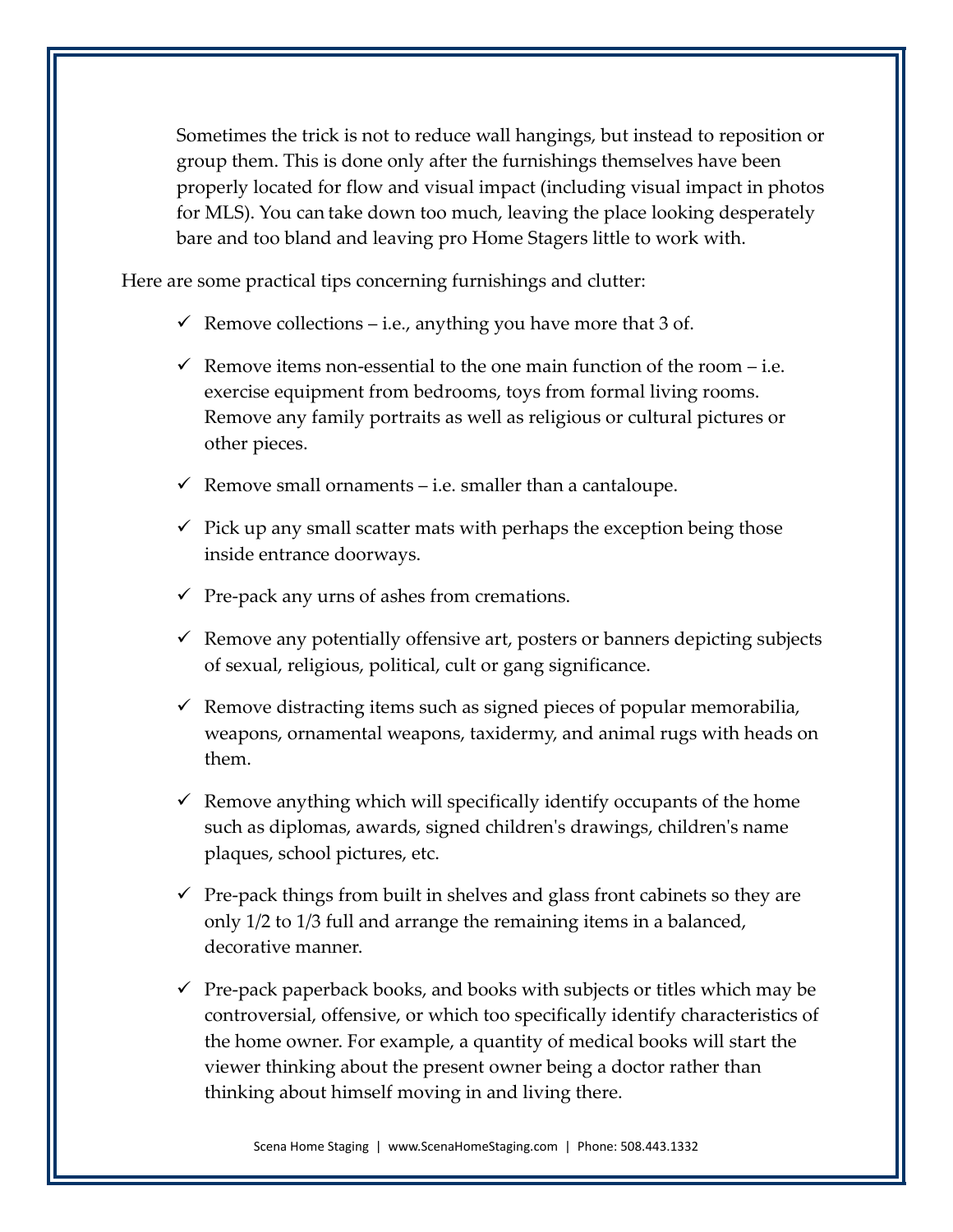**The Kitchen:** Any appliances should be cleared off the counter tops. The surface of the frig should be bare, and wiped clean of fingerprints and food stains. The trash should be hidden under the sink, as well as any sponges or dishcloths. Hand soap should be liquid, and dish soap should be stored. Update the aesthetic appeal easily by replacing the knobs and drawer pulls.

**The Dining Room:** For most cases, remove extra leaves from the dining table and set it as if for a meal for four. However, if the home has 5+ bedrooms and/or a very large dining room, this could be a mistake. (Setting the table has become somewhat cliché for staged properties.) Unless the table is really hideous or if you do want the room to look smaller, it is preferable not to have a tablecloth. You may choose to add a pleasing centerpiece to the center of the table and reduce the number of plates and dishes in the hutch. Too many can appear cluttered.

**The Bathrooms:** All bar soap should be replaced with liquid. Towels should match (only one or two colors should be used), be folded into thirds, and hung neatly. Shampoo bottles and clutter in the shower should be hidden, as should the trash can. All the grout should be cleaned from the bath, and make sure the shower curtain is free of all mold and mildew.

**The Master Bedroom:** Clear the clutter (including jewelry, bills, etc.) from the tops of all chests of drawers, desktops, and vanities. Update the aesthetic appeal of the room by replacing your bedspread. Hide the alarm clock. Clean closets and hang up any unfolded clothes.

**Outside:** Mow the lawn and make sure all the hedges are trim and leaves are raked. Make sure any stains are cleaned and painted over, and the trim is fresh and tidy, and all matches. Clear or stow away any junk lying around the yard, i.e., old bicycles, gardening implements, wheel barrels, etc., and hide any outdoor furniture that's old, plastic, mildewed, or stained.

**Entryway:** This is one of the most important, and easiest, areas to make sparkle. Consider that the entryway to your house is the welcome to the entire property. Re-paint the front door, replace the doorknob and hinges, update any lighting fixtures, and make sure the street numbers are clean and easy to identify. Consider placing symmetrical plants potted with flowers to either side of the front door; this small detail adds a warmth and polish to your house well beyond the cost.